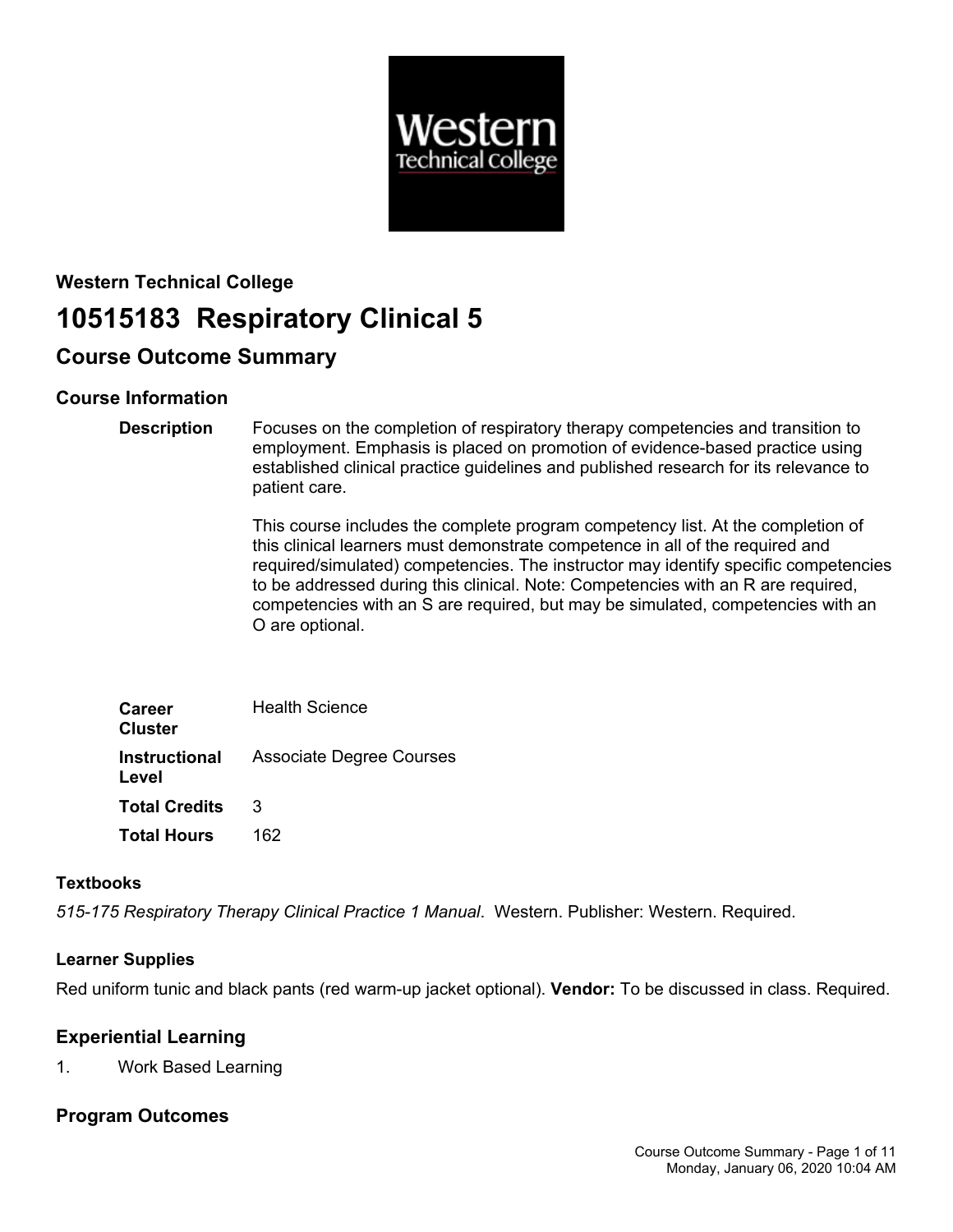- 1. Apply respiratory therapy concepts to patient care situations.
- 2. Demonstrate technical proficiency required to fulfill the role of a Respiratory Therapist.
- 3. Practice respiratory therapy according to established professional and ethical standards.

## **Course Competencies**

## **1. Demonstrate competence in all of the required and required/simulated clinical competencies**

**Assessment Strategies**

1.1. in a clinical setting

**Criteria**

## *Your performance will be successful when:*

1.1. you obtain check-offs for all of the required and required/simulated competencies; your instructor may or may not assign specific optional competencies

## **2. Apply standard precautions R**

## **Assessment Strategies**

- 2.1. in a clinical setting
- 2.2. through an oral or written response to scenarios and/or questions

**Criteria**

*Your performance will be successful when:*

- 2.1. you perform the relevant steps on the procedure checklist
- 2.2. you perform the procedure according to the clinical practice guidelines and/or evidence based medicine
- 2.3. you perform the procedure according to institutional policies

## **3. Assess vital signs R**

## **Assessment Strategies**

- 3.1. in a clinical setting
- 3.2. through an oral or written response to scenarios and/or questions

**Criteria**

*Your performance will be successful when:*

- 3.1. you perform the relevant steps on the procedure checklist
- 3.2. you perform the procedure according to the clinical practice guidelines and/or evidence based medicine
- 3.3. you perform the procedure according to institutional policies

## **4. Provide education to the patient and family R**

## **Assessment Strategies**

- 4.1. by performing and/or assisting with procedure in a clinical setting or simulation
- 4.2. through an oral or written response to scenarios and/or questions

**Criteria**

- 4.1. you perform the relevant steps on the procedure checklist
- 4.2. you perform the procedure according to the clinical practice guidelines and/or evidence based medicine
- 4.3. you perform the procedure according to institutional policies

## **5. Perform pulse oximetry R**

## **Assessment Strategies**

- 5.1. in a clinical setting
- 5.2. through an oral or written response to scenarios and/or questions

**Criteria**

*Your performance will be successful when:*

5.1. you perform the relevant steps on the procedure checklist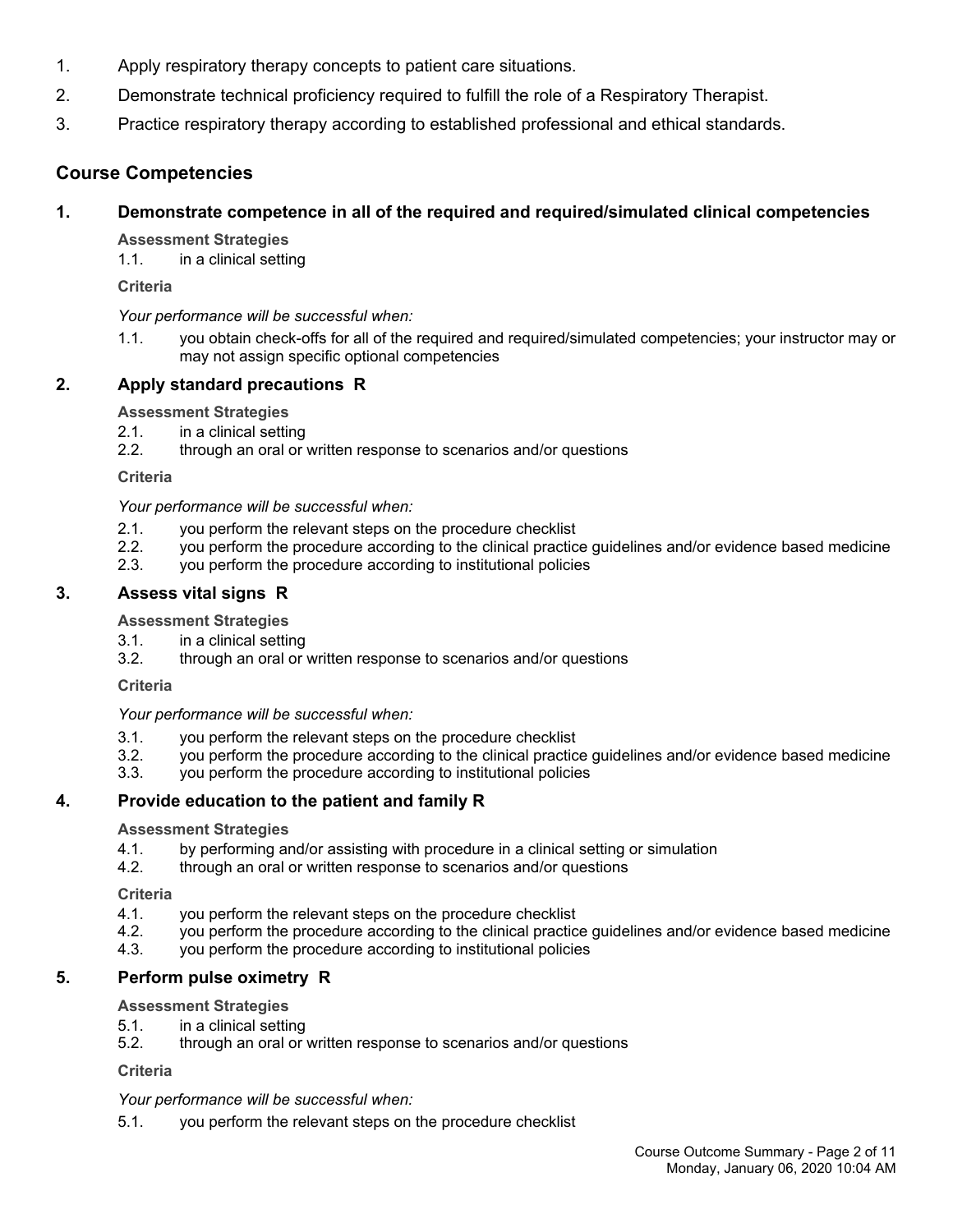- 5.2. you perform the procedure according to the clinical practice guidelines and/or evidence based medicine
- 5.3. you perform the procedure according to institutional policies

## **6. Perform chart review R**

#### **Assessment Strategies**

- 6.1. in a clinical setting
- 6.2. through an oral or written response to scenarios and/or questions

**Criteria**

#### *Your performance will be successful when:*

- 6.1. you perform the relevant steps on the procedure checklist
- 6.2. you perform the procedure according to the clinical practice guidelines and/or evidence based medicine
- 6.3. you perform the procedure according to institutional policies

## **7. Demonstrate cylinder safety R**

#### **Assessment Strategies**

- 7.1. in a clinical setting<br>7.2. through an oral or
- through an oral or written response to scenarios and/or questions

**Criteria**

*Your performance will be successful when:*

- 7.1. you perform the relevant steps on the procedure checklist
- 7.2. you perform the procedure according to the clinical practice guidelines and/or evidence based medicine
- 7.3. you perform the procedure according to institutional policies

## **8. Administer oxygen therapy R**

#### **Assessment Strategies**

- 8.1. in a clinical setting
- 8.2. through an oral or written response to scenarios and/or questions

**Criteria**

*Your performance will be successful when:*

- 8.1. you perform the relevant steps on the procedure checklist
- 8.2. you perform the procedure according to the clinical practice guidelines and/or evidence based medicine
- 8.3. you perform the procedure according to institutional policies

## **9. Perform open system suctioning R**

#### **Assessment Strategies**

- 9.1. in a clinical setting
- 9.2. through an oral or written response to scenarios and/or questions

**Criteria**

*Your performance will be successful when:*

- 9.1. you perform the relevant steps on the procedure checklist
- 9.2. you perform the procedure according to the clinical practice guidelines and/or evidence based medicine
- 9.3. you perform the procedure according to institutional policies

## **10. Perform closed system suctioning R**

#### **Assessment Strategies**

- 10.1. in a clinical setting
- 10.2. through an oral or written response to scenarios and/or questions

**Criteria**

#### *Your performance will be successful when:*

- 10.1. you perform the relevant steps on the procedure checklist
- 10.2. you perform the procedure according to the clinical practice guidelines and/or evidence based medicine
- 10.3. you perform the procedure according to institutional policies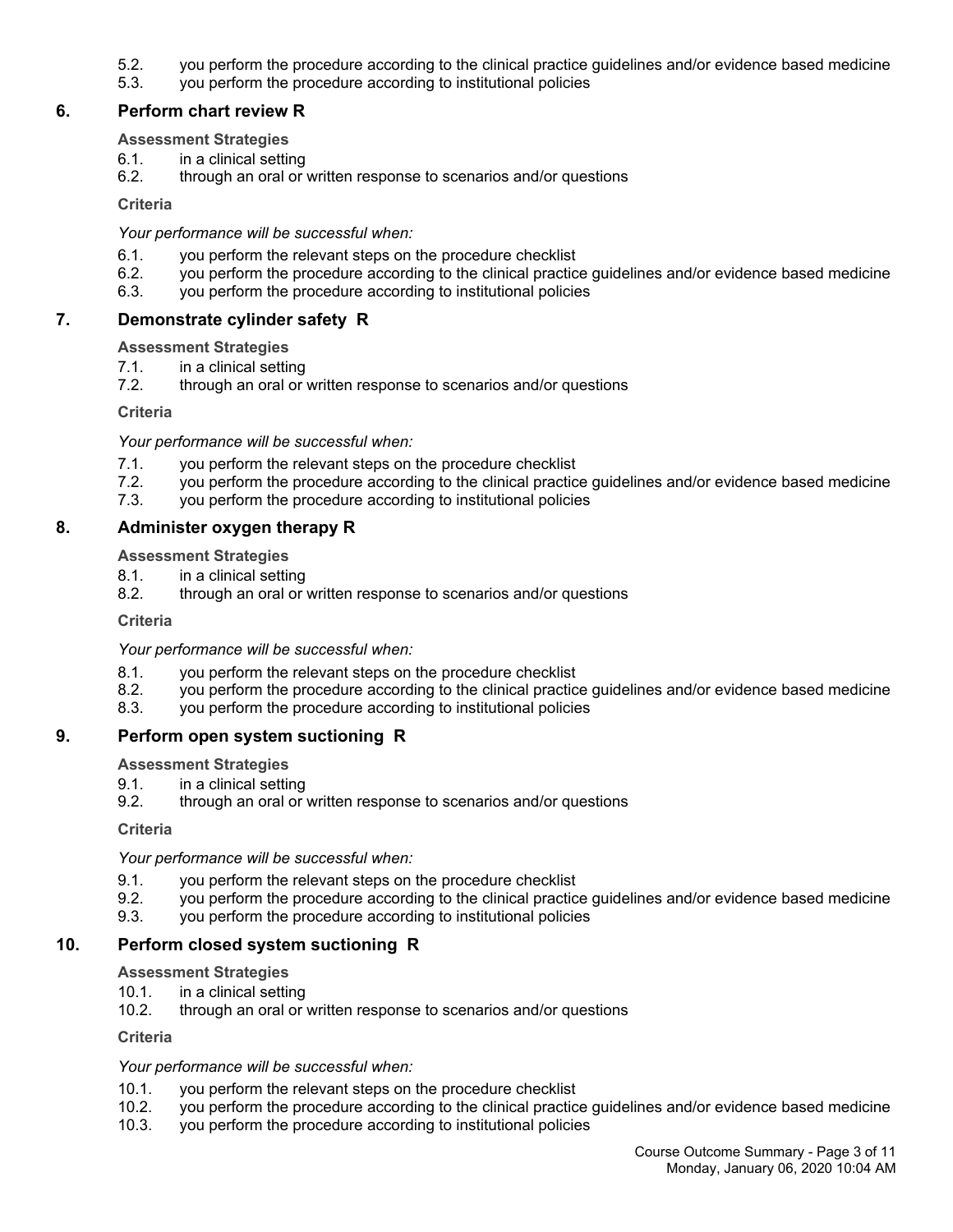## **11. Perform extubation R**

**Assessment Strategies**

- 11.1. in a clinical setting
- 11.2. through an oral or written response to scenarios and/or questions

## **Criteria**

## *Your performance will be successful when:*

- 11.1. you perform the relevant steps on the procedure checklist
- 11.2. you perform the procedure according to the clinical practice guidelines and/or evidence based medicine
- 11.3. you perform the procedure according to institutional policies

## **12. Perform arterial puncture R**

## **Assessment Strategies**

- 12.1. in a clinical setting
- 12.2. through an oral or written response to scenarios and/or questions

## **Criteria**

## *Your performance will be successful when:*

- 12.1. you perform the relevant steps on the procedure checklist 12.2. vou perform the procedure according to the clinical practic
- 12.2. you perform the procedure according to the clinical practice guidelines and/or evidence based medicine
- 12.3. you perform the procedure according to institutional policies

## **13. Administer bronchial hygiene adjuncts (i.e. flutter, pep, vest) R**

## **Assessment Strategies**

- 13.1. by performing and/or assisting with procedure in a clinical setting or simulation
- 13.2. through an oral or written response to scenarios and/or questions

## **Criteria**

- 13.1. you perform the relevant steps on the procedure checklist
- 13.2. you perform the procedure according to the clinical practice guidelines and/or evidence based medicine
- 13.3. you perform the procedure according to institutional policies

## **14. Manage artificial airways R**

## **Assessment Strategies**

- 14.1. by performing and/or assisting with procedure in a clinical setting or simulation
- 14.2. through an oral or written response to scenarios and/or questions

## **Criteria**

- 14.1. you perform the relevant steps on the procedure checklist
- 14.2. you perform the procedure according to the clinical practice guidelines and/or evidence based medicine
- 14.3. you perform the procedure according to institutional policies

## **15. Manage ventilator modes based on patient need R**

## **Assessment Strategies**

- 15.1. by performing and/or assisting with procedure in a clinical setting or simulation<br>15.2. through an oral or written response to scenarios and/or questions
- through an oral or written response to scenarios and/or questions

## **Criteria**

- 15.1. you perform the relevant steps on the procedure checklist
- 15.2. you perform the procedure according to the clinical practice guidelines and/or evidence based medicine
- 15.3. you perform the procedure according to institutional policies

## **16. Manage non-invasive positive pressure ventilation R**

## **Assessment Strategies**

- 16.1. by performing and/or assisting with procedure in a clinical setting or simulation
- 16.2. through an oral or written response to scenarios and/or questions

## **Criteria**

16.1. you perform the relevant steps on the procedure checklist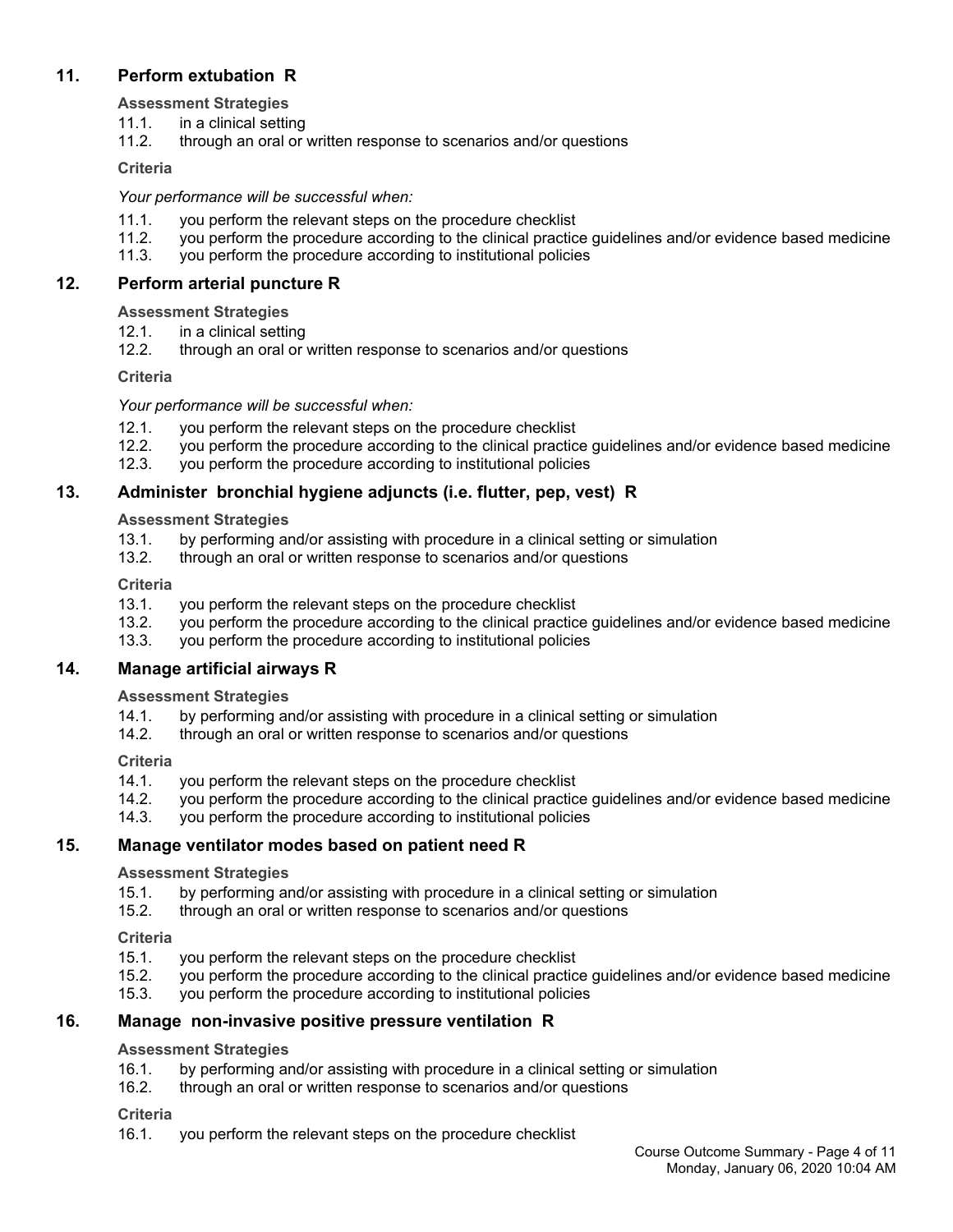- 16.2. you perform the procedure according to the clinical practice guidelines and/or evidence based medicine
- 16.3. you perform the procedure according to institutional policies

## **17. Administer aerosolized medication R**

#### **Assessment Strategies**

- 17.1. by performing and/or assisting with procedure in a clinical setting or simulation
- 17.2. through an oral or written response to scenarios and/or questions

#### **Criteria**

- 17.1. you perform the relevant steps on the procedure checklist
- 17.2. you perform the procedure according to the clinical practice guidelines and/or evidence based medicine
- 17.3. you perform the procedure according to institutional policies

#### **18. Evaluate patient response to mechanical ventilation R**

#### **Assessment Strategies**

- 18.1. by performing and/or assisting with procedure in a clinical setting or simulation
- 18.2. through an oral or written response to scenarios and/or questions

#### **Criteria**

- 18.1. you perform the relevant steps on the procedure checklist
- 18.2. you perform the procedure according to the clinical practice guidelines and/or evidence based medicine
- 18.3. you perform the procedure according to institutional policies

## **19. Initiate mechanical ventilation R**

**Assessment Strategies**

- 19.1. by performing and/or assisting with procedure in a clinical setting or simulation
- 19.2. through an oral or written response to scenarios and/or questions

#### **Criteria**

- 19.1. you perform the relevant steps on the procedure checklist
- 19.2. you perform the procedure according to the clinical practice guidelines and/or evidence based medicine
- 19.3. you perform the procedure according to institutional policies

## **20. Evaluate patient readiness for liberation from mechanical ventilation R**

**Assessment Strategies**

- 20.1. by performing and/or assisting with procedure in a clinical setting or simulation
- 20.2. through an oral or written response to scenarios and/or questions

**Criteria**

- 20.1. you perform the relevant steps on the procedure checklist
- 20.2. you perform the procedure according to the clinical practice guidelines and/or evidence based medicine
- 20.3. you perform the procedure according to institutional policies

#### **21. Administer hyperinflation therapy adjuncts i.e. incentive spirometry, intermittent positive pressure breathing, PAP R**

#### **Assessment Strategies**

- 21.1. by performing and/or assisting with procedure in a clinical setting or simulation
- 21.2. through an oral or written response to scenarios and/or questions

**Criteria**

- 21.1. you perform the relevant steps on the procedure checklist
- 21.2. you perform the procedure according to the clinical practice guidelines and/or evidence based medicine
- 21.3. you perform the procedure according to institutional policies

## **22. Demonstrate strategies to prevent ventilator associated events R**

#### **Assessment Strategies**

- 22.1. by performing and/or assisting with procedure in a clinical setting or simulation 22.2. through an oral or written response to scenarios and/or questions
- through an oral or written response to scenarios and/or questions

#### **Criteria**

22.1. you perform the relevant steps on the procedure checklist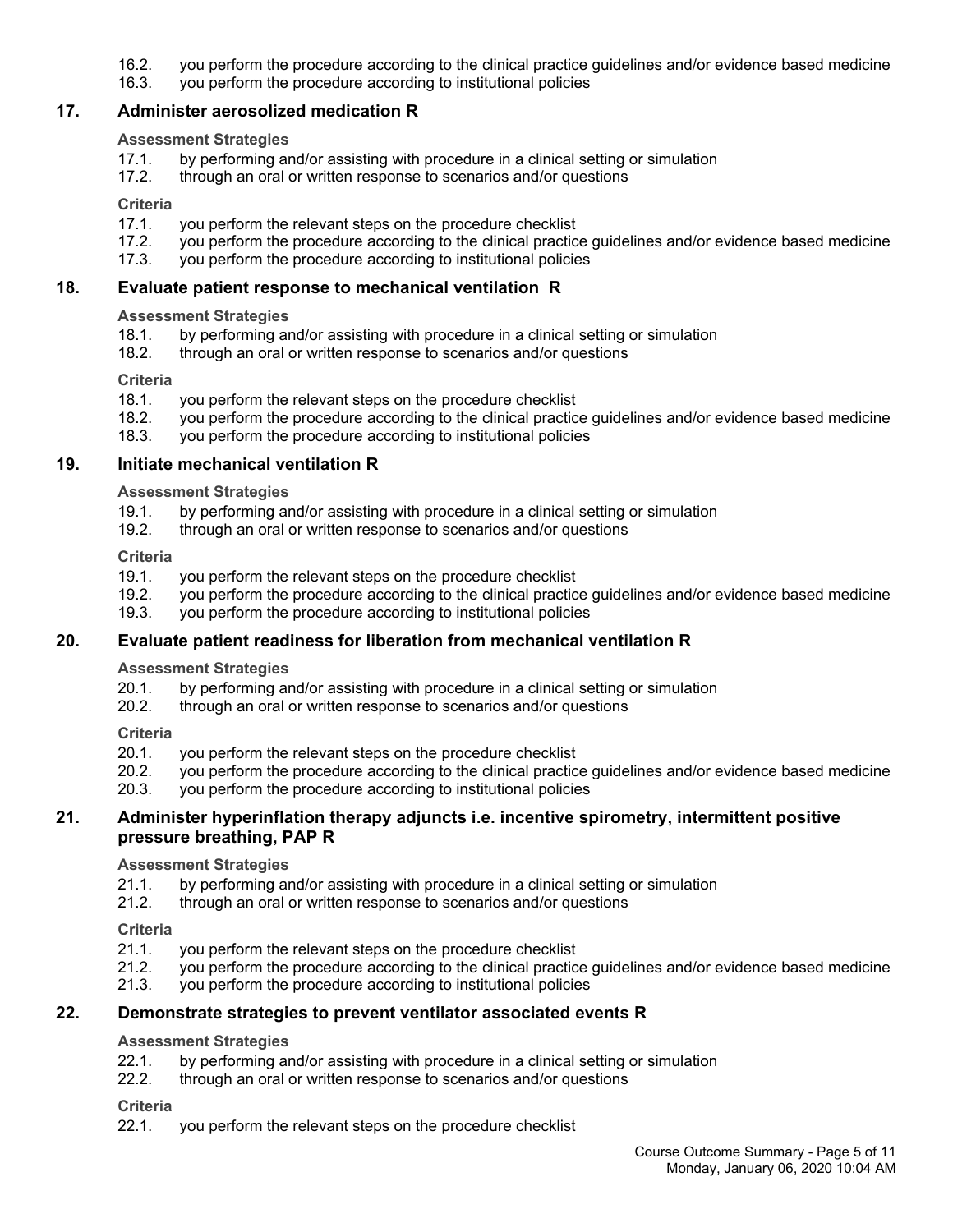- 22.2. you perform the procedure according to the clinical practice guidelines and/or evidence based medicine
- 22.3. you perform the procedure according to institutional policies

#### **23. Implement weaning protocols R**

#### **Assessment Strategies**

- 23.1. by performing and/or assisting with procedure in a clinical setting or simulation
- 23.2. through an oral or written response to scenarios and/or questions

#### **Criteria**

- 23.1. you perform the relevant steps on the procedure checklist
- 23.2. you perform the procedure according to the clinical practice guidelines and/or evidence based medicine
- 23.3. you perform the procedure according to institutional policies

#### **24. Perform a pulmonary exam R**

#### **Assessment Strategies**

- 24.1. in a clinical setting
- 24.2. through an oral or written response to scenarios and/or questions

#### **Criteria**

*Your performance will be successful when:*

- 24.1. you perform the relevant steps on the procedure checklist
- 24.2. you perform the procedure according to the clinical practice guidelines and/or evidence based medicine
- 24.3. you perform the procedure according to institutional policies

## **25. Participate as a member of the interprofessional care management team R**

#### **Assessment Strategies**

- 25.1. by performing and/or assisting with procedure in a clinical setting or simulation
- 25.2. through an oral or written response to scenarios and/or questions

#### **Criteria**

- 25.1. you meet with the care team
- 25.2. you use effective communicate strategies
- 25.3. you provide recommendations for changes to the therapeutic care plan
- 25.4. you accept feedback in a professional manner

## **26. Perform manual ventilation according to patient needs S**

#### **Assessment Strategies**

- 26.1. by performing and/or assisting with procedure in a clinical setting or simulation
- 26.2. through an oral or written response to scenarios and/or questions

#### **Criteria**

- 26.1. you perform the relevant steps on the procedure checklist
- 26.2. you perform the procedure according to the clinical practice guidelines and/or evidence based medicine
- 26.3. you perform the procedure according to institutional policies

## **27. Evaluate hemodynamic data S**

## **Assessment Strategies**

- 27.1. by performing and/or assisting with procedure in a clinical setting or simulation
- 27.2. through an oral or written response to scenarios and/or questions

#### **Criteria**

- 27.1. you perform the relevant steps on the procedure checklist
- 27.2. you perform the procedure according to the clinical practice guidelines and/or evidence based medicine
- 27.3. you perform the procedure according to institutional policies

## **28. Evaluate need for home oxygen therapy for example oxygen titration with exercise S**

#### **Assessment Strategies**

- 28.1. by performing and/or assisting with procedure in a clinical setting or simulation
- 28.2. through an oral or written response to scenarios and/or questions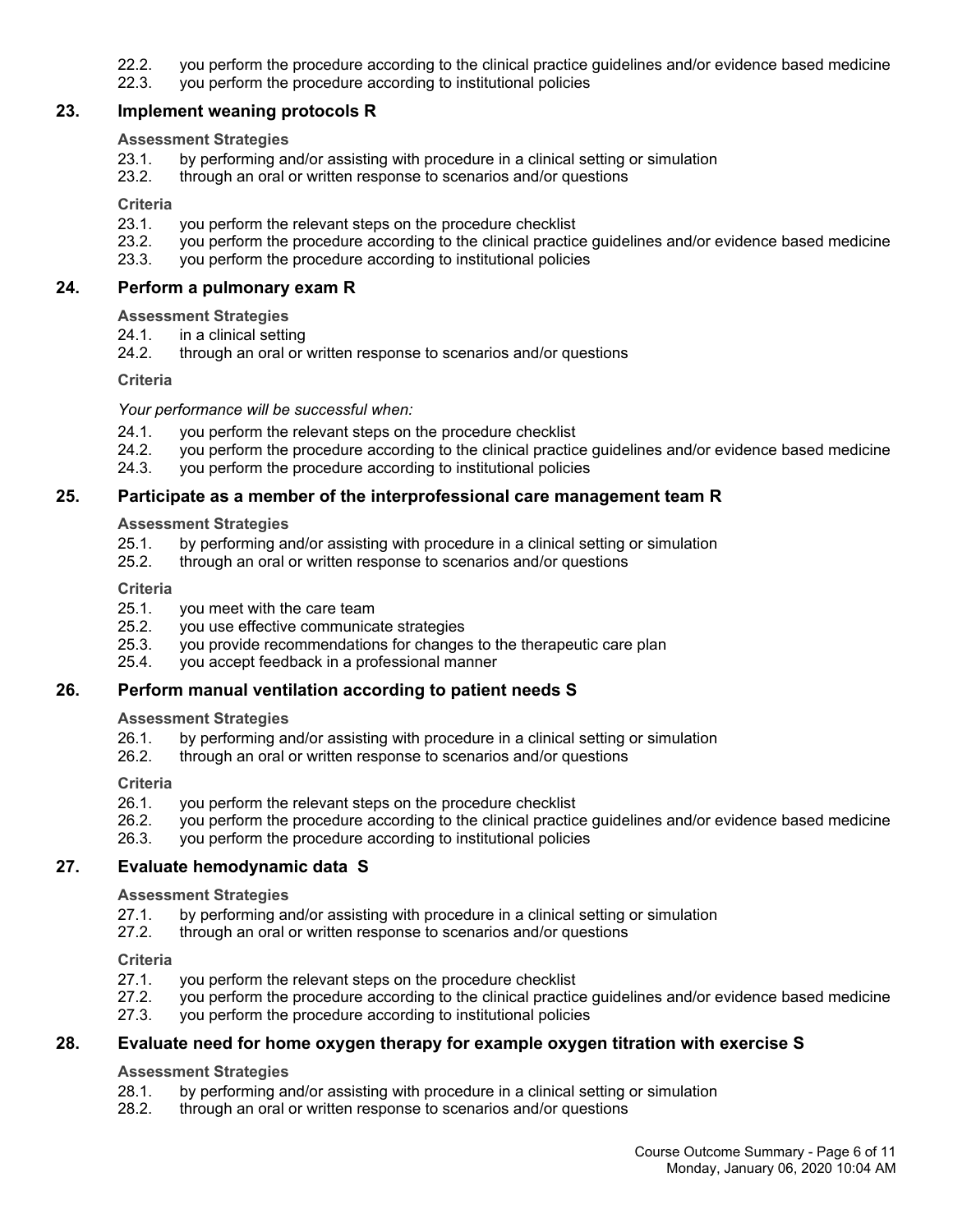**Criteria**

- 28.1. you perform the relevant steps on the procedure checklist
- 28.2. you perform the procedure according to the clinical practice guidelines and/or evidence based medicine
- 28.3. you perform the procedure according to institutional policies

## **29. Perform tracheostomy care S**

#### **Assessment Strategies**

- 29.1. by performing and/or assisting with procedure in a clinical setting or simulation
- 29.2. through an oral or written response to scenarios and/or questions

**Criteria**

- 29.1. you perform the relevant steps on the procedure checklist
- 29.2. you perform the procedure according to the clinical practice guidelines and/or evidence based medicine 29.3. vou perform the procedure according to institutional policies
- you perform the procedure according to institutional policies

## **30. Interpret capnography results S**

## **Assessment Strategies**

- 30.1. by performing and/or assisting with procedure in a clinical setting or simulation
- 30.2. through an oral or written response to scenarios and/or questions

**Criteria**

- 30.1. you perform the relevant steps on the procedure checklist
- 30.2. you perform the procedure according to the clinical practice guidelines and/or evidence based medicine
- 30.3. you perform the procedure according to institutional policies

## **31. Manage mechanical ventilation of the neonate/pediatric patient S**

**Assessment Strategies**

- 31.1. by performing and/or assisting with procedure in a clinical setting or simulation
- 31.2. through an oral or written response to scenarios and/or questions

**Criteria**

- 31.1. you perform the relevant steps on the procedure checklist
- 31.2. you perform the procedure according to the clinical practice guidelines and/or evidence based medicine
- 31.3. you perform the procedure according to institutional policies

## **32. Administer chest physical therapy S**

**Assessment Strategies**

- 32.1. in a clinical setting or simulation
- 32.2. through an oral or written response to scenarios and/or questions

**Criteria**

*Your performance will be successful when:*

- 32.1. you perform the relevant steps on the procedure checklist
- 32.2. you perform the procedure according to the clinical practice guidelines and/or evidence based medicine
- 32.3. you perform the procedure according to institutional policies

## **33. Set up large volume medication nebulizer S**

**Assessment Strategies**

- 33.1. in a clinical setting or simulation
- 33.2. through an oral or written response to scenarios and/or questions

**Criteria**

#### *Your performance will be successful when:*

- 33.1. you perform the relevant steps on the procedure checklist
- 33.2. you perform the procedure according to the clinical practice guidelines and/or evidence based medicine
- 33.3. you perform the procedure according to institutional policies

## **34. Change ventilator circuit S**

**Assessment Strategies**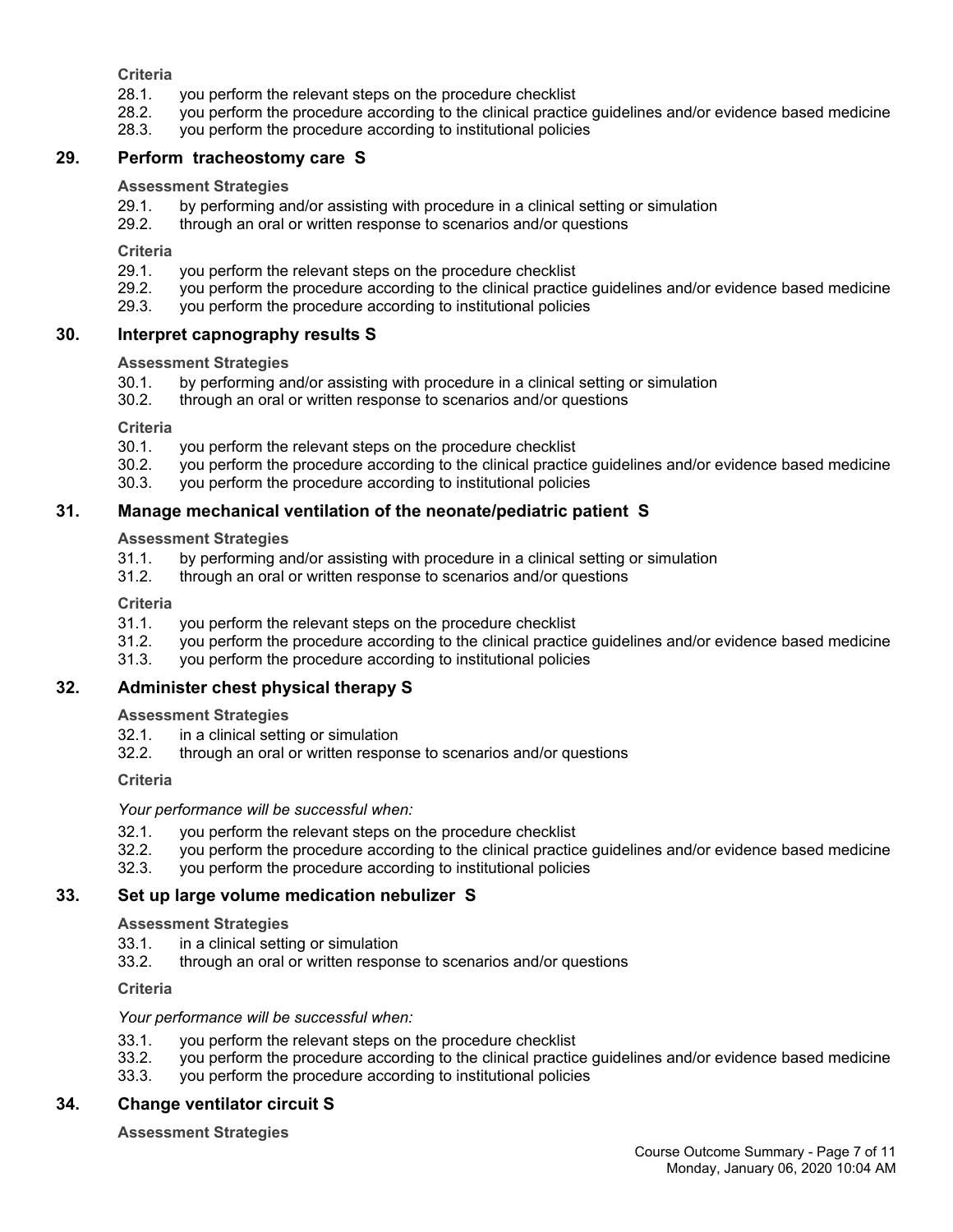- 34.1. in a clinical setting or simulation
- 34.2. through an oral or written response to scenarios and/or questions

**Criteria**

*Your performance will be successful when:*

- 34.1. you perform the relevant steps on the procedure checklist
- 34.2. you perform the procedure according to the clinical practice guidelines and/or evidence based medicine
- 34.3. you perform the procedure according to institutional policies

## **35. Assist with intubation S**

**Assessment Strategies**

- 35.1. in a clinical setting or simulation
- 35.2. through an oral or written response to scenarios and/or questions

**Criteria**

#### *Your performance will be successful when:*

- 35.1. you perform the relevant steps on the procedure checklist
- 35.2. you perform the procedure according to the clinical practice guidelines and/or evidence based medicine
- 35.3. you perform the procedure according to institutional policies

## **36. Perform nasotracheal suctioning S**

**Assessment Strategies**

- 36.1. in a clinical setting or simulation
- 36.2. through an oral or written response to scenarios and/or questions

**Criteria**

#### *Your performance will be successful when:*

- 36.1. you perform the relevant steps on the procedure checklist
- 36.2. you perform the procedure according to the clinical practice guidelines and/or evidence based medicine
- 36.3. you perform the procedure according to institutional policies

## **37. Perform screening spirometry S**

#### **Assessment Strategies**

- 37.1. in a clinical setting or simulation
- 37.2. through an oral or written response to scenarios and/or questions

**Criteria**

*Your performance will be successful when:*

- 37.1. you perform the relevant steps on the procedure checklist
- 37.2. you perform the procedure according to the clinical practice guidelines and/or evidence based medicine
- 37.3. you perform the procedure according to institutional policies

## **38. Perform 12 lead EKGs S**

#### **Assessment Strategies**

- 38.1. in a clinical setting or simulation
- 38.2. through an oral or written response to scenarios and/or questions

#### **Criteria**

#### *Your performance will be successful when:*

- 38.1. you perform the relevant steps on the procedure checklist
- 38.2. you perform the procedure according to the clinical practice guidelines and/or evidence based medicine
- 38.3. you perform the procedure according to institutional policies

## **39. Perform a trach change O**

## **Assessment Strategies**

- 39.1. by performing and/or assisting with procedure in a clinical setting or simulation
- 39.2. through an oral or written response to scenarios and/or questions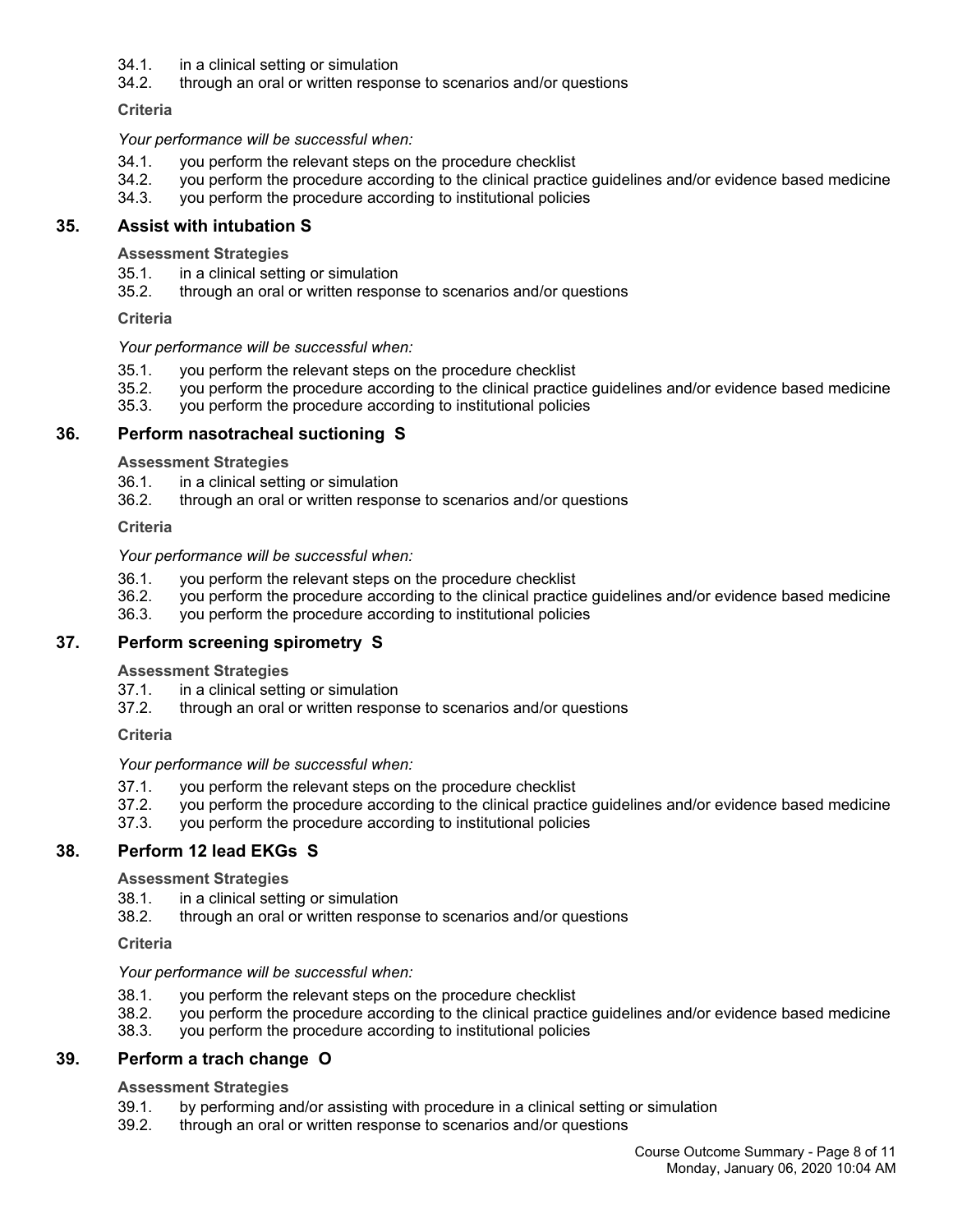## **Criteria**

*Your performance will be successful when:*

- 39.1. you perform the relevant steps on the procedure checklist
- 39.2. you perform the procedure according to the clinical practice guidelines and/or evidence based medicine
- 39.3. you perform the procedure according to institutional policies

## **40. Perform sputum induction O**

#### **Assessment Strategies**

- 40.1. by performing and/or assisting with procedure in a clinical setting or simulation
- 40.2. through an oral or written response to scenarios and/or questions

#### **Criteria**

*Your performance will be successful when:*

- 40.1. you perform the relevant steps on the procedure checklist
- 40.2. you perform the procedure according to the clinical practice guidelines and/or evidence based medicine
- 40.3. you perform the procedure according to institutional policies

## **41. Assist with bronchoscopy O**

#### **Assessment Strategies**

- 41.1. by performing and/or assisting with procedure in a clinical setting or simulation
- 41.2. through an oral or written response to scenarios and/or questions

#### **Criteria**

*Your performance will be successful when:*

- 41.1. you perform the relevant steps on the procedure checklist
- 41.2. you perform the procedure according to the clinical practice guidelines and/or evidence based medicine
- 41.3. you perform the procedure according to institutional policies

## **42. Assist with thoracentesis O**

#### **Assessment Strategies**

- 42.1. by performing and/or assisting with procedure in a clinical setting or simulation
- 42.2. through an oral or written response to scenarios and/or questions

#### **Criteria**

## *Your performance will be successful when:*

- 42.1. you perform the relevant steps on the procedure checklist
- 42.2. you perform the procedure according to the clinical practice guidelines and/or evidence based medicine<br>42.3. you perform the procedure according to institutional policies
- you perform the procedure according to institutional policies

## **43. Manage the use of heliox O**

#### **Assessment Strategies**

- 43.1. by performing and/or assisting with procedure in a clinical setting or simulation
- 43.2. through an oral or written response to scenarios and/or questions

#### **Criteria**

## *Your performance will be successful when:*

- 43.1. you perform the relevant steps on the procedure checklist
- 43.2. you perform the procedure according to the clinical practice guidelines and/or evidence based medicine
- 43.3. you perform the procedure according to institutional policies

## **44. Manage the use of nitric oxide O**

#### **Assessment Strategies**

- 44.1. by performing and/or assisting with procedure in a clinical setting or simulation
- 44.2. through an oral or written response to scenarios and/or questions

#### **Criteria**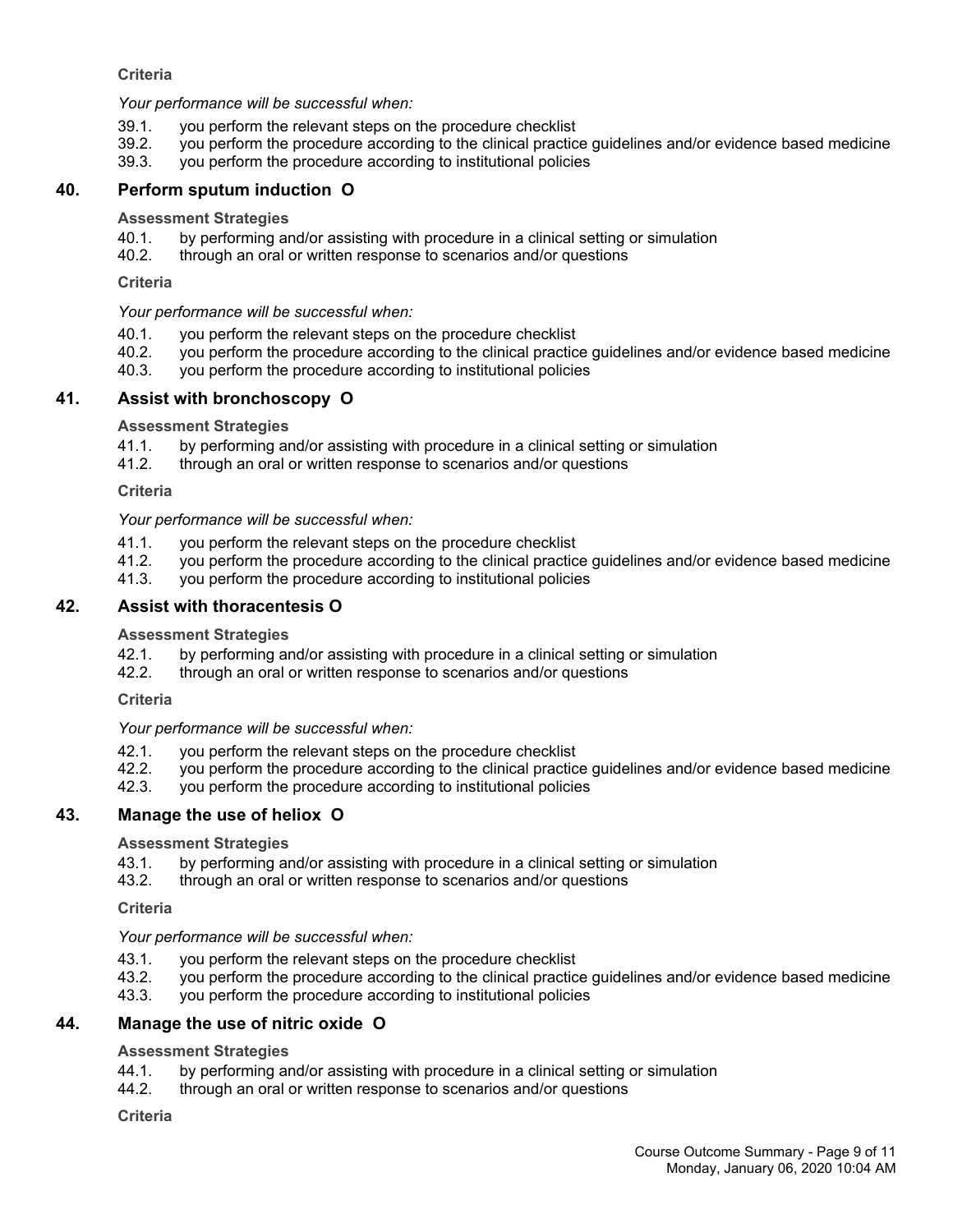*Your performance will be successful when:*

- 44.1. you perform the relevant steps on the procedure checklist
- 44.2. you perform the procedure according to the clinical practice guidelines and/or evidence based medicine
- 44.3. you perform the procedure according to institutional policies

## **45. Perform transcutaneous monitoring O**

#### **Assessment Strategies**

- 45.1. by performing and/or assisting with procedure in a clinical setting or simulation
- 45.2. through an oral or written response to scenarios and/or questions

**Criteria**

*Your performance will be successful when:*

- 45.1. you perform the relevant steps on the procedure checklist
- 45.2. you perform the procedure according to the clinical practice guidelines and/or evidence based medicine
- 45.3. you perform the procedure according to institutional policies

## **46. Assist with sleep lab procedures O**

#### **Assessment Strategies**

- 46.1. by performing and/or assisting with procedure in a clinical setting or simulation
- 46.2. through an oral or written response to scenarios and/or questions

**Criteria**

*Your performance will be successful when:*

- 46.1. you perform the relevant steps on the procedure checklist
- 46.2. you perform the procedure according to the clinical practice guidelines and/or evidence based medicine
- 46.3. you perform the procedure according to institutional policies

## **47. Perform a complete pulmonary function test O**

#### **Assessment Strategies**

- 47.1. by performing and/or assisting with procedure in a clinical setting or simulation
- 47.2. through an oral or written response to scenarios and/or questions

**Criteria**

- 47.1. you perform the relevant steps on the procedure checklist
- 47.2. you perform the procedure according to the clinical practice guidelines and/or evidence based medicine
- 47.3. you perform the procedure according to institutional policies

## **48. Perform an arterial line draw O**

**Assessment Strategies**

- 48.1. by performing and/or assisting with procedure in a clinical setting or simulation
- 48.2. through an oral or written response to scenarios and/or questions

**Criteria**

- 48.1. you perform the relevant steps on the procedure checklist
- 48.2. you perform the procedure according to the clinical practice guidelines and/or evidence based medicine
- 48.3. you perform the procedure according to institutional policies

## **49. Monitor pleural drainage systems O**

**Assessment Strategies**

- 49.1. by performing and/or assisting with procedure in a clinical setting or simulation
- 49.2. through an oral or written response to scenarios and/or questions

**Criteria**

- 49.1. you perform the relevant steps on the procedure checklist
- 49.2. you perform the procedure according to the clinical practice guidelines and/or evidence based medicine
- 49.3. you perform the procedure according to institutional policies

## **50. Create a respiratory care plan according to evidence based practices O**